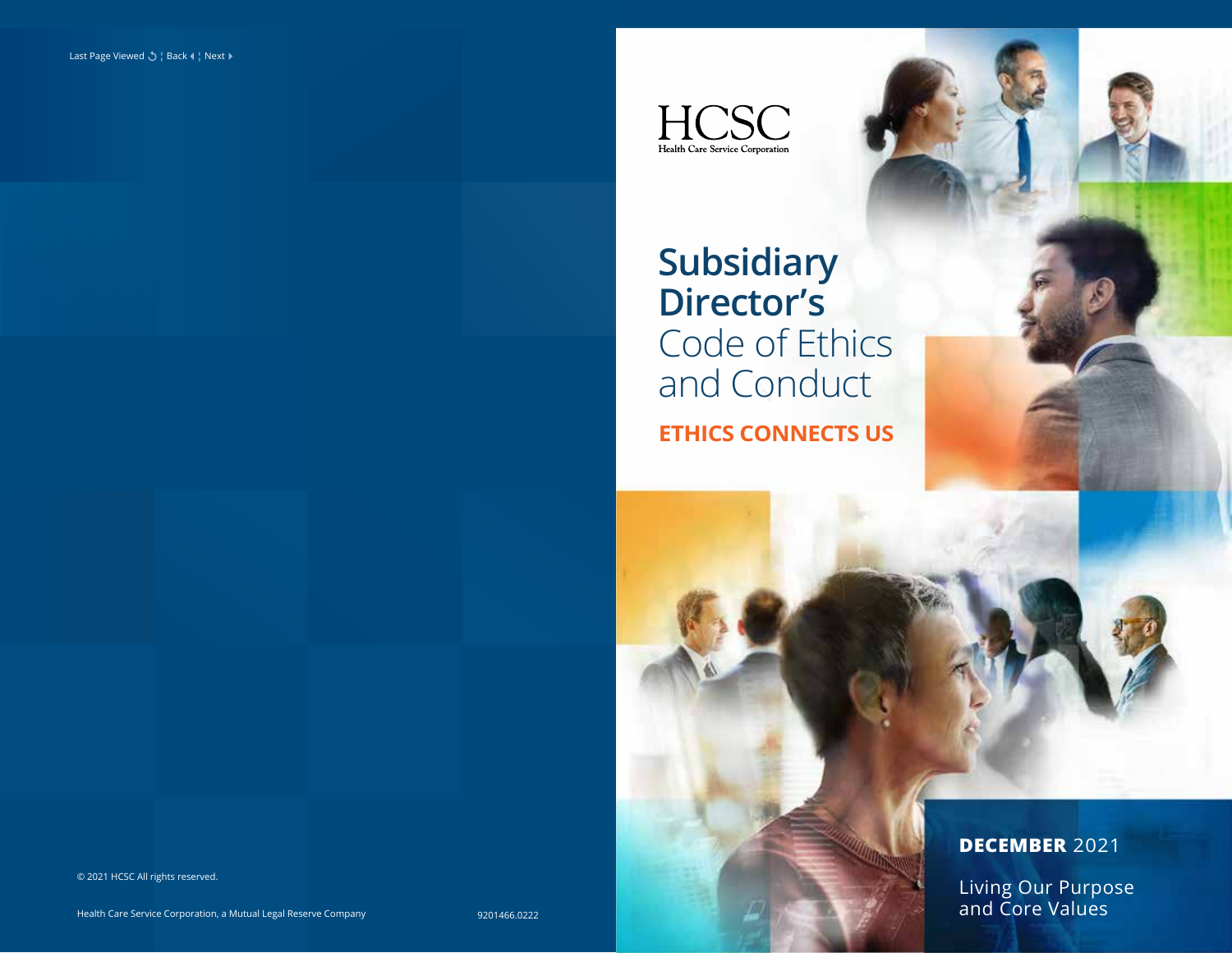# **Subsidiary Director's** Code of Ethics and Conduct

Health Care Service Corporation and all of its majority owned (greater than 50%) subsidiaries (collectively, "HCSC") have adopted a Compliance Program which includes a Code of Ethics and Conduct which applies to all employees and directors of HCSC. HCSC is committed to conducting its business in compliance with all applicable laws and regulations and in accordance with high standards of business conduct. Because of their special responsibilities, the HCSC Board of Directors has also adopted a Director's Code of Conduct to operate in addition to and supplement HCSC's Code of Ethics and Conduct.

This Subsidiary Director's Code of Conduct is a guide to help majority and wholly owned subsidiary entity directors adhere to HCSC's high ethical standards and a statement to the public that HCSC subsidiaries are committed to the highest standards of integrity and performance from their Board of Directors.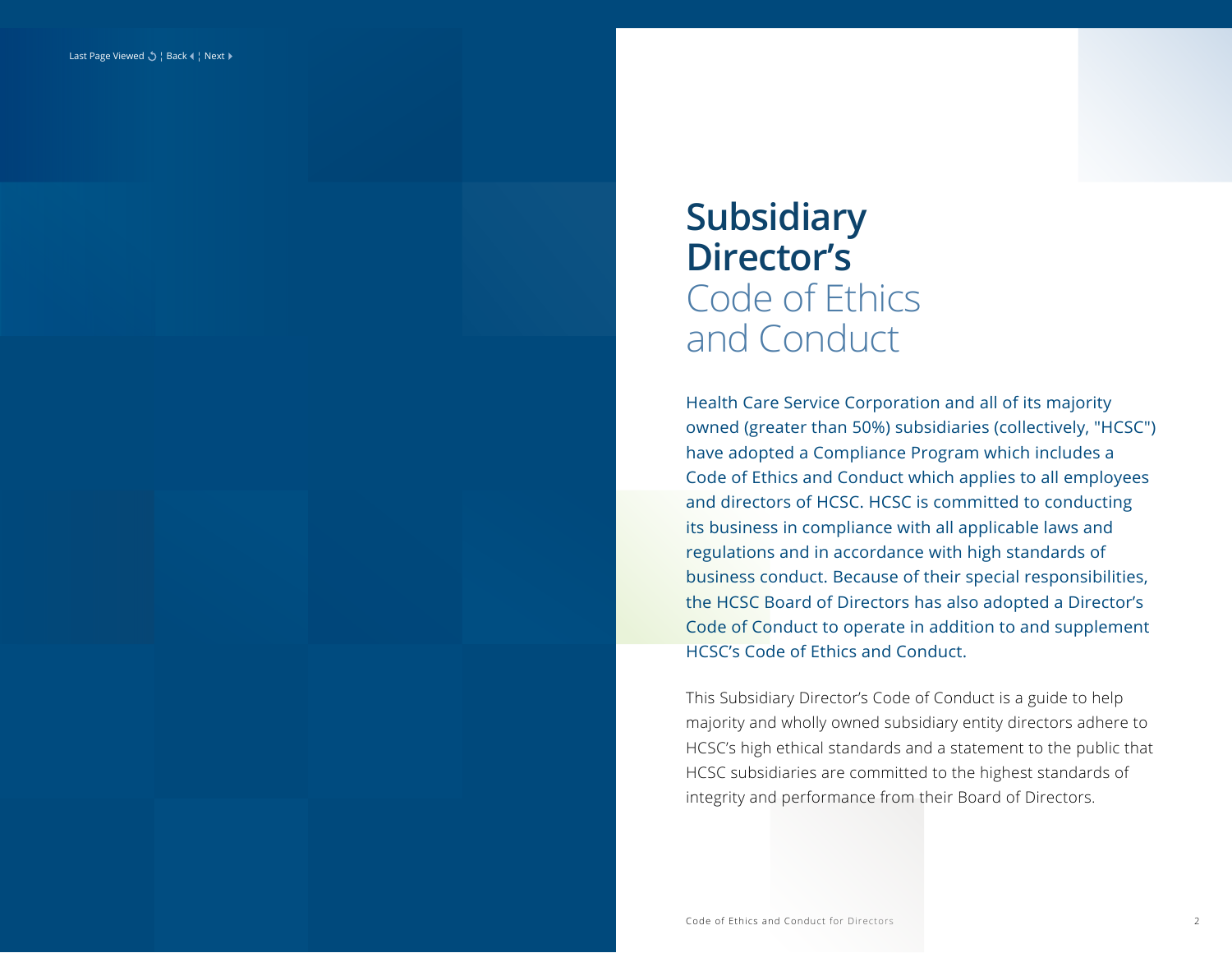A Subsidiary Board of Directors, with the necessary skills and experience, provides the best assurance that HCSC subsidiaries will achieve their objectives and maintain a reputation for staying true to HCSC's purpose and core values.

#### **HCSC's Purpose**

**To Do Everything In Our Power To Stand With Our Members In Sickness And In Health**®

#### **HCSC's Mission**

To increase access to quality affordable health care across the communities we serve.

### **HCSC's Core Values**



**Integrity** Always do the right thing;



**Respect** Everyone deserves it;



**Commitment** We keep our promises;



**Excellence** We drive extraordinary results; and

#### **Caring**

We put our heart into our work.

# Commitment and Responsibilities

Each Subsidiary Board of Directors is responsible for guiding its company's strategy, monitoring managerial performance and achieving business objectives, while regulating conflicts of interest and balancing competing demands on resources and management.

## **Duty of Care**

Each director must act on a fully informed basis, with due diligence and care and in the best interest of the subsidiary they serve. Each director shall become familiar with the subsidiary's businesses, including the economic and competitive environment in which the company operates, including a basic understanding of its:

- **•** principal operational, financial and other plans, strategies and objectives;
- **•** operational results and financial condition; and
- **•** relative position of the subsidiary in its marketplace.

Each director must have and commit the time necessary to prepare for, attend (in person or by telephone conference call, as appropriate) and actively participate in Board and committee meetings.

Each director shall inform HCSC's Chief Ethics and Compliance Officer of their other employment, board positions and other obligations that might interfere with their ability to perform their duties.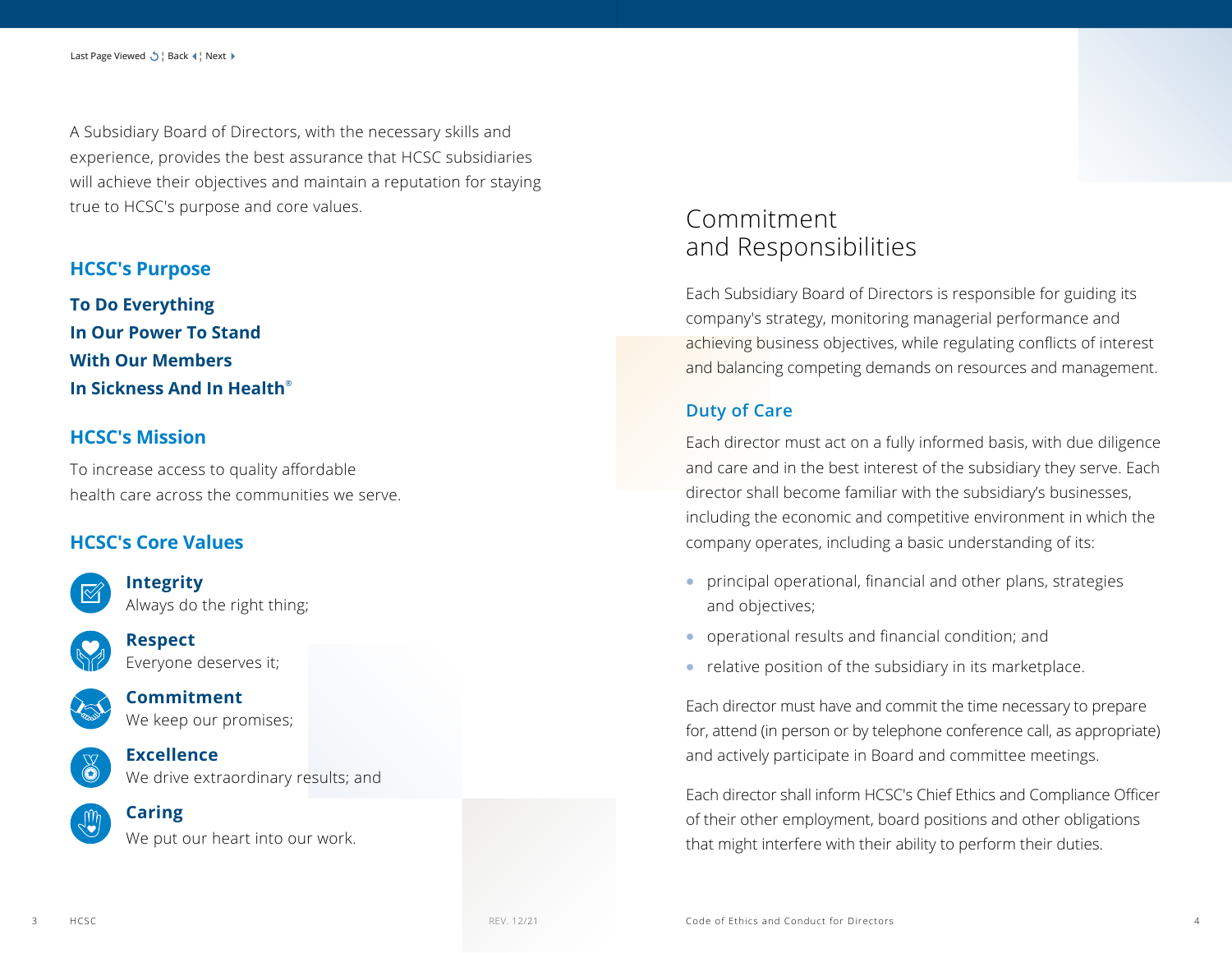Each director shall inform HCSC's Chief Ethics and Compliance Officer, in advance to the extent practicable, of any change in position or of any new board positions or other new obligations that might interfere with their ability to perform their duties.

Each director shall carefully consider whether they will have the time to discharge their responsibilities. At a minimum, directors are expected to attend not less than 75% of all meetings of the Board and the committees of which they are members. As a general matter, each director will be required to spend the appropriate time each year preparing for and attending Board and committee meetings.

Each director shall be satisfied that the subsidiary they serve has an effective system for providing the members of the Board with timely, periodic reports of the information they need to perform their responsibilities.

Each director shall be satisfied that the subsidiary has information and reporting systems that are designed to provide to management and to the Subsidiary Board of Directors, timely accurate information sufficient to allow management and the Board, each within its scope, to reach informed judgments concerning the subsidiary's compliance with law and its business performance.

Each director shall be satisfied that the subsidiary has in place compliance programs to prevent, detect and correct noncompliance with the law, to promptly report violations when discovered as appropriate, and to take prompt, voluntary remedial efforts.

#### **Duty of Loyalty; Conflicts of Interest**

Each director is bound by a duty of loyalty that requires the director to exercise directorial powers in good faith in the best interests of the subsidiary they serve and not in the director's own interest or in the interest of another person (such as a family member) or another organization.

Each director must disclose to HCSC's Chief Ethics and Compliance Officer their employment, board positions, and other relationships with business, civic, charitable and governmental entities.

When a director, directly or indirectly, has a financial interest or personal interest in a contract or transaction to which HCSC or any of its subsidiaries is to be a party, or is contemplating entering into a transaction that involves the use of corporate assets or competition against HCSC or any of its subsidiaries, the director is considered to be "interested" in the matter. The director should seek approval by disinterested directors of the transaction or conduct in which they are interested and should disclose that interest to the Board members who are to act on the matter and describe all material facts concerning the matter known to the director. The interested director must abstain from voting on the matter, and in most situations, after disclosure the director will be asked to leave the meeting at which the contract or transaction is to be discussed and acted upon. The specific procedures will be established with the guidance of counsel.

Each director is required generally to make a business opportunity available to the subsidiary they serve before the director may pursue the opportunity for the director's own or another's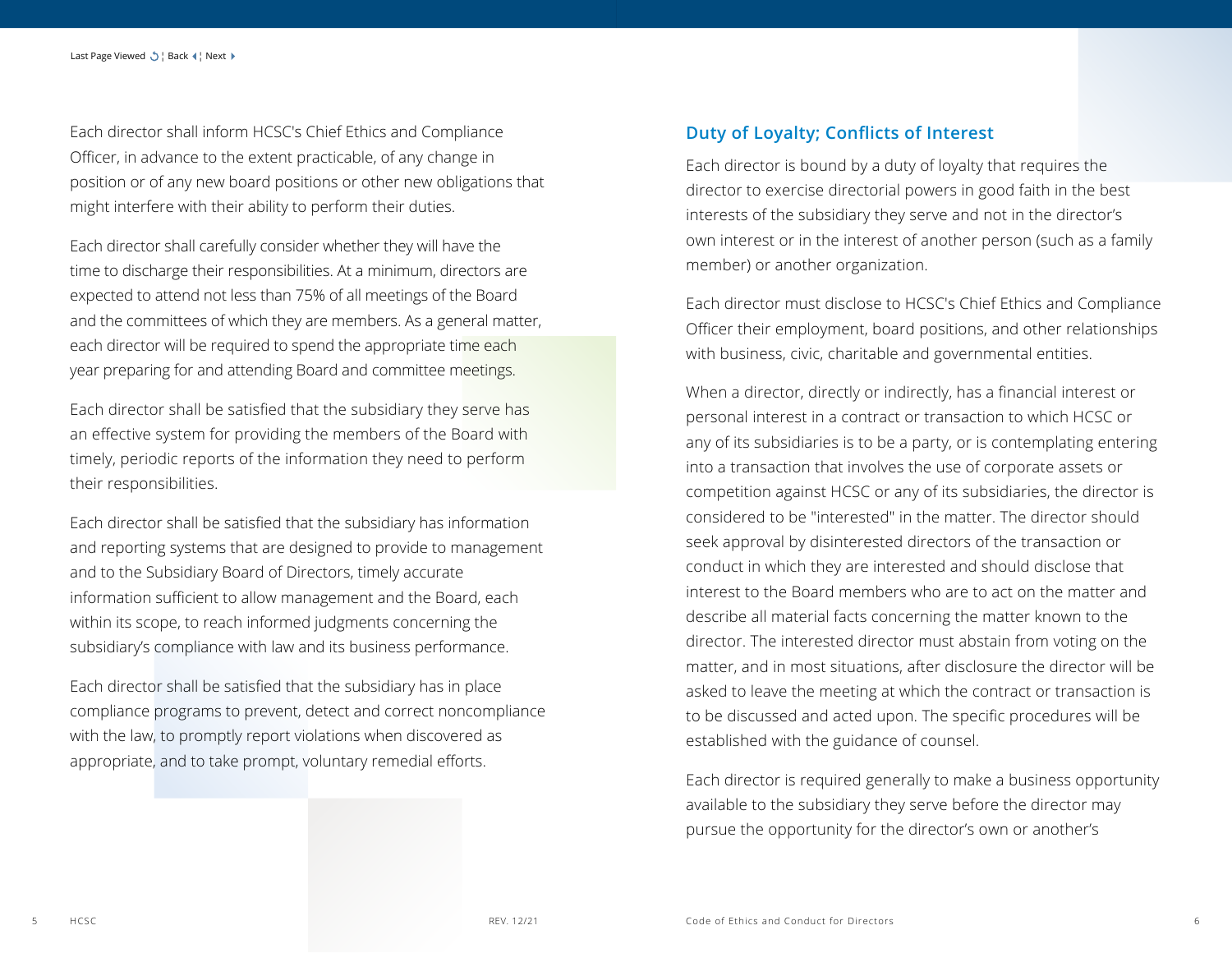account. Whether the opportunity must first be offered to the subsidiary will depend on the following circumstances:

- **•** correlation of the opportunity to the business of the subsidiary;
- **•** circumstances in which the director learned of the opportunity;
- **•** possible significance of the opportunity to the subsidiary; and
- **•** reasonableness of the expectation that the director shall make the opportunity available to the subsidiary.

Corporate opportunities are subject to disclosure to the Subsidiary Board of Directors like other conflict of interest transactions, and if, after disclosure, the Board, acting through its disinterested directors, disclaims interest in the transaction by the subsidiary, the director shall be free to pursue it.

#### **Director Independence**

A subsidiary director shall be "independent" as determined by the company's operating agreements and/or bylaws. Each entity's board requirements may vary and include or not include an "independent" director.

No director qualifies as "independent" unless the Subsidiary Board of Directors affirmatively determines that the director has no material relationship with the subsidiary (either directly or as a partner, owner, shareholder, officer, member or manager of a limited liability company, or an equivalent position of an entity that has a relationship with the subsidiary). This determination of independence will be based on all relevant facts and circumstances, from the standpoint of the director and of the persons or entities with which the director has an

affiliation. Material relationships can include provider, supplier, brokerage, agency, commercial, industrial, banking, consulting, legal, accounting, charitable and familial relationships; provided, however, in no event shall the ownership of less than one (1%) percent of the shares of a publicly traded company, absent any other relationship, be considered or interpreted to be material for purposes of this Subsidiary Director's Code of Conduct.

#### **Notwithstanding the foregoing,**

- **•** No director who is a former employee of HCSC or any of its subsidiaries can be "independent" until three years after termination of employment.
- **•** No director can be "independent" if they are a current partner of the outside auditor of HCSC or any of its subsidiaries or was a partner or employee of an outside auditor who personally worked on HCSC's or a subsidiary's audit at any time during any of the past three years.
- **•** No director can be "independent" if they are, or in the past three years has been, part of an interlocking directorate in which an executive officer of HCSC serves on the compensation committee of another company that concurrently employs the director.
- **•** No director can be "independent" if they are an executive of an executive compensation firm currently performing work for HCSC or any of its subsidiaries or was an employee of an executive compensation firm who worked on an assignment at HCSC or any of its subsidiaries at any time during any of the past three years.